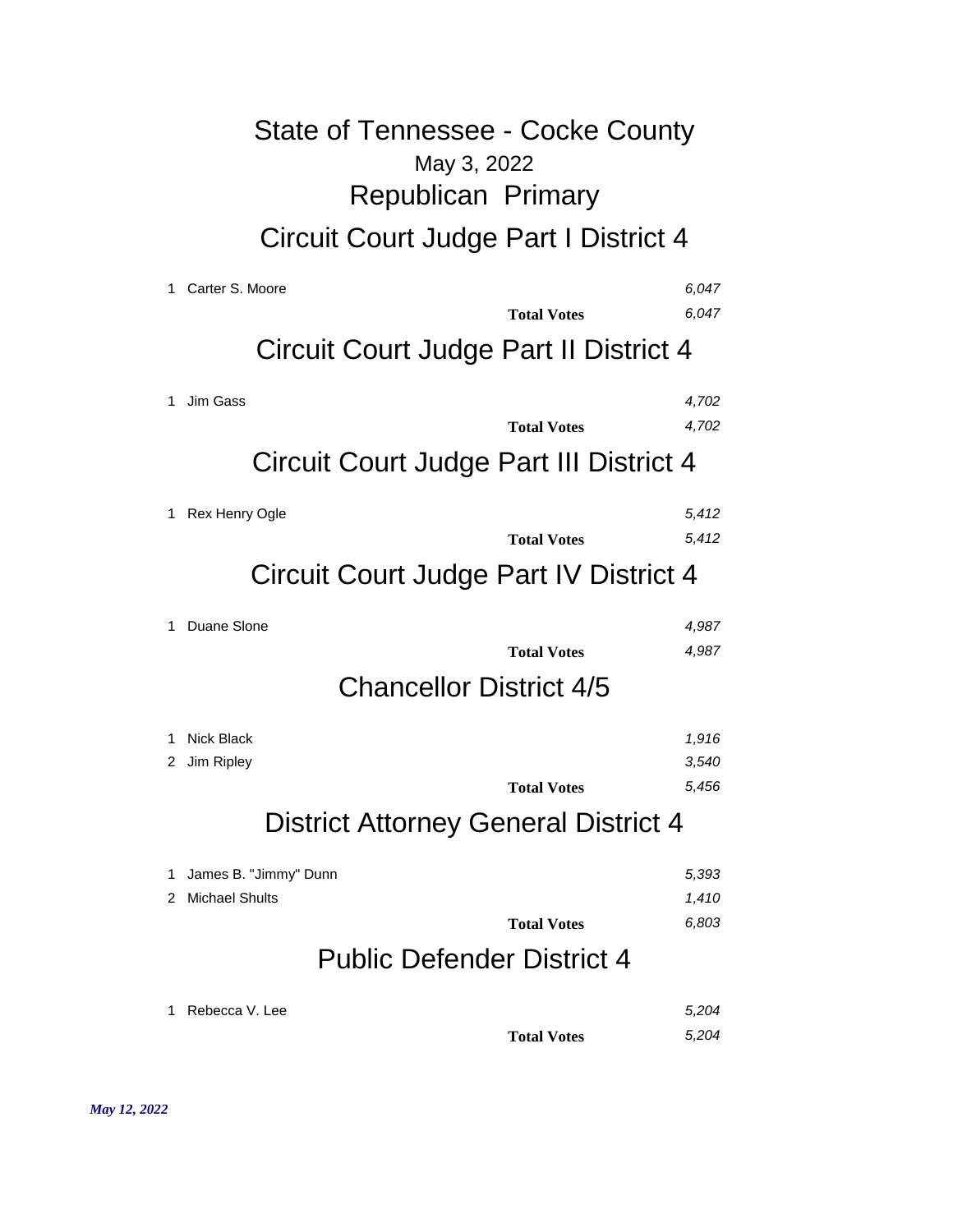# May 3, 2022 State of Tennessee - Cocke County Republican Primary County Mayor

|               | <b>Rob Mathis</b>   |                               | 4,479 |
|---------------|---------------------|-------------------------------|-------|
| $\mathcal{P}$ | Michael A. McCarter |                               | 2,303 |
|               |                     | <b>Total Votes</b>            | 6,782 |
|               |                     | <b>County Trustee</b>         |       |
|               | Mitch Fine          |                               | 3.013 |
| 2             | <b>Rocky Gentry</b> |                               | 1,124 |
| 3             | Melissa Goddard     |                               | 599   |
| 4             | Eric Henderson      |                               | 837   |
| 5.            | Jody Lowe           |                               | 1,406 |
|               |                     | <b>Total Votes</b>            | 6.979 |
|               |                     | <b>General Sessions Judge</b> |       |

| 2 Mark Strange |                    | 4,295 |
|----------------|--------------------|-------|
|                | <b>Total Votes</b> | 6,785 |

### **Sheriff**

| 1. | C.J. Ball       |                             | 5,157 |
|----|-----------------|-----------------------------|-------|
|    | 2 Hollis Emmons |                             | 1,446 |
|    |                 | <b>Total Votes</b>          | 6,603 |
|    |                 | <b>Circuit Court Clerk</b>  |       |
| 1  | Kristy L. Nease |                             | 5,567 |
|    |                 | <b>Total Votes</b>          | 5,567 |
|    |                 | <b>Sessions Court Clerk</b> |       |
| 1  | Angie Mathis    |                             | 2,471 |
| 2  | Brenda Ramsey   |                             | 4,146 |
|    |                 | <b>Total Votes</b>          | 6.617 |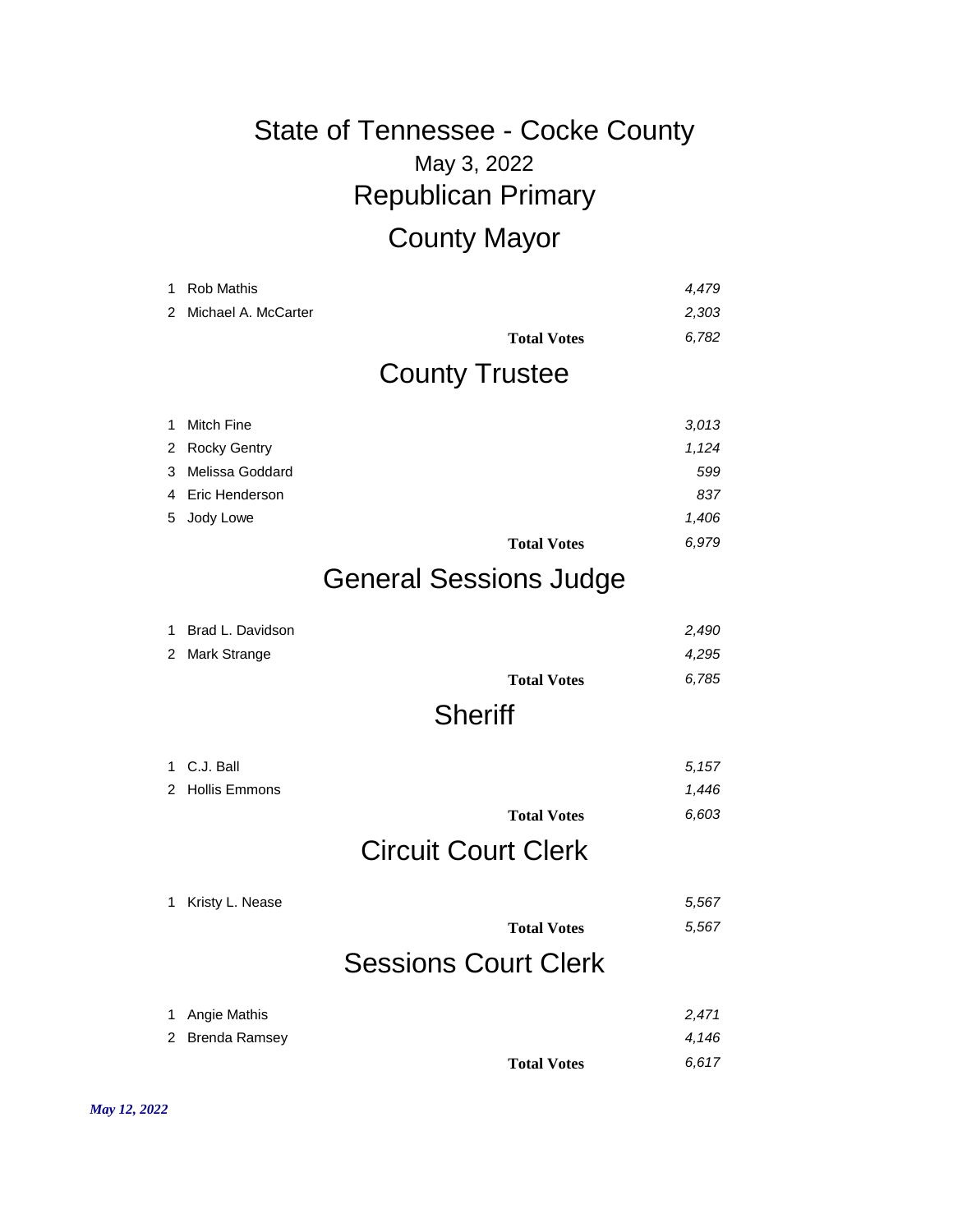# May 3, 2022 State of Tennessee - Cocke County Republican Primary County Clerk

| 1. | <b>Shalee McClure</b><br>2 Lesley Hedgepath Wylie | <b>Total Votes</b><br><b>Register of Deeds</b> | 5.144<br>1,590<br>6,734 |
|----|---------------------------------------------------|------------------------------------------------|-------------------------|
| 1  | Mark H. McGaha                                    | <b>Total Votes</b>                             | 5,764<br>5,764          |

#### County Superintendent of Roads

| 1 Dwayne "Bullet" McCallister |                    | 3.657 |
|-------------------------------|--------------------|-------|
| 2 Rick McGaha                 |                    | 3.197 |
|                               | <b>Total Votes</b> | 6.854 |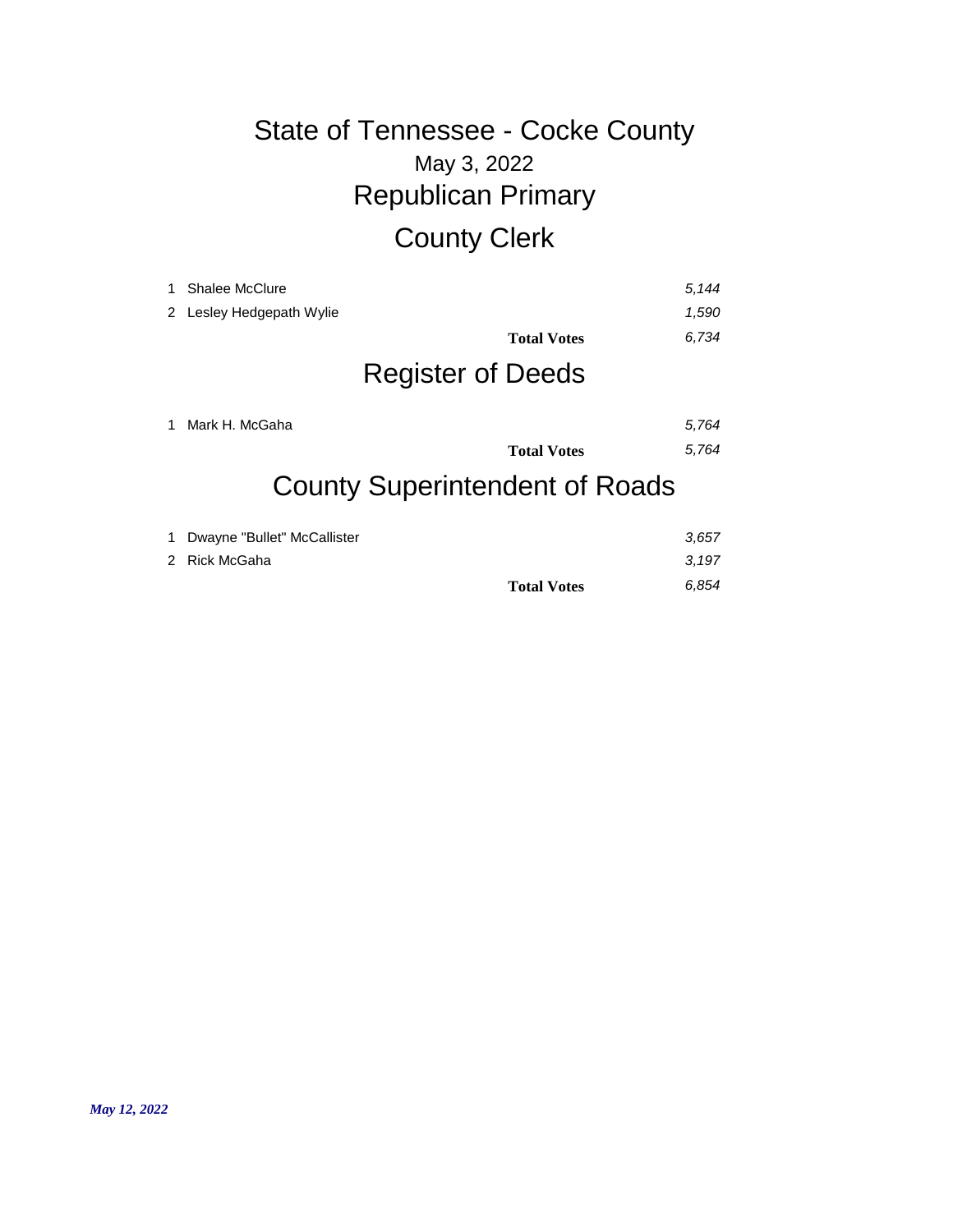# May 3, 2022 State of Tennessee - Cocke County Republican Primary

# Circuit Court Judge Part I District 4

1. Carter S. Moore

| <b>Precincts:</b>        | 1     |
|--------------------------|-------|
| Del Rio                  | 339   |
| <b>Grassy Fork</b>       | 243   |
| Edwina                   | 556   |
| <b>Bridgeport</b>        | 303   |
| <b>Long Creek</b>        | 196   |
| <b>Parrottsville</b>     | 470   |
| <b>Centerview</b>        | 404   |
| <b>Forest Hill</b>       | 272   |
| Rankin                   | 109   |
| Armory                   | 256   |
| <b>Edgemont</b>          | 344   |
| <b>Cocke County High</b> | 136   |
| Cosby                    | 586   |
| <b>Smoky Mountain</b>    | 310   |
| <b>Newport Grammar</b>   | 576   |
| Central                  | 306   |
| <b>Northport</b>         | 325   |
| <b>West End</b>          | 316   |
| Totals:                  | 6,047 |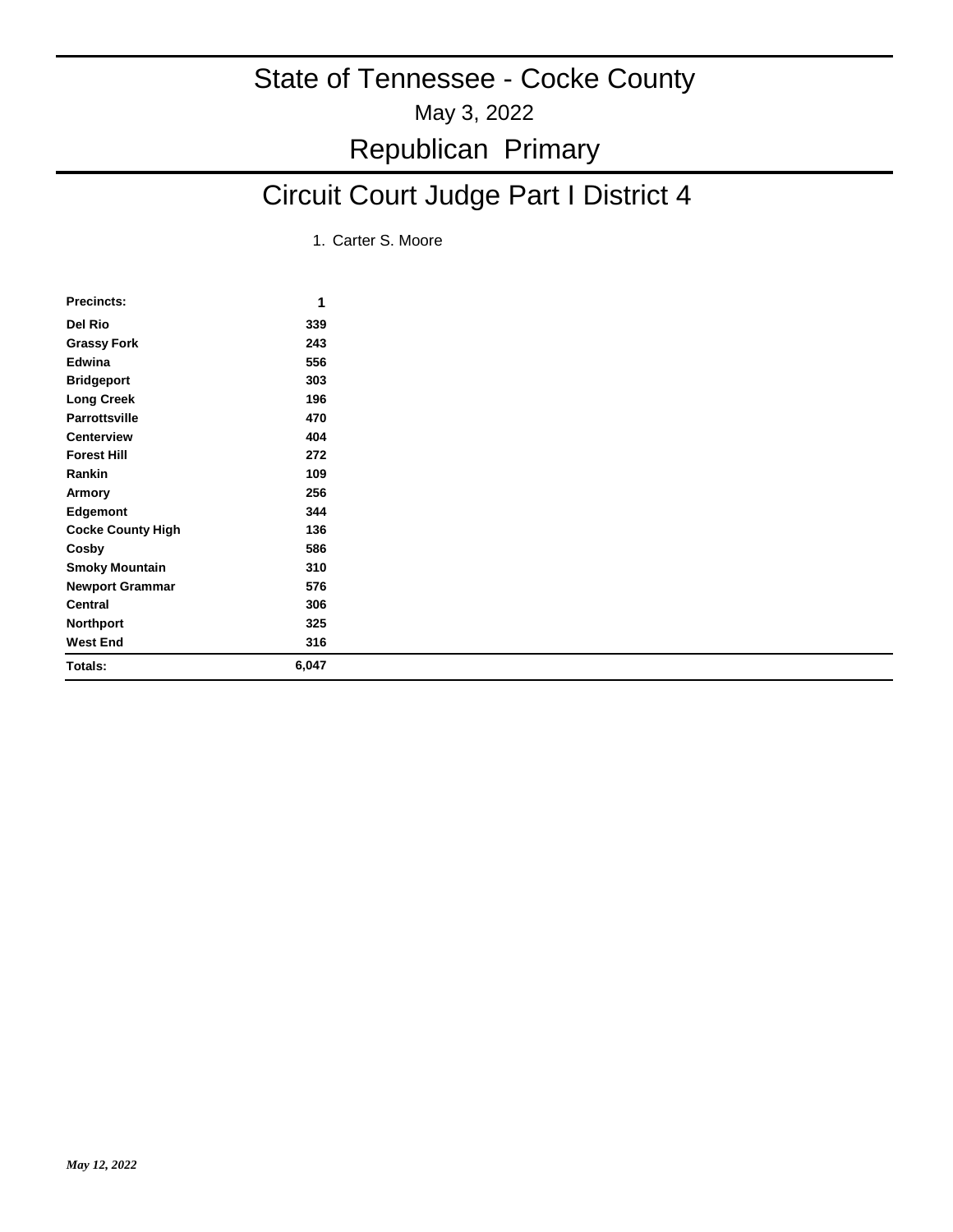### Republican Primary

# Circuit Court Judge Part II District 4

1. Jim Gass

| <b>Precincts:</b>        | 1     |
|--------------------------|-------|
| Del Rio                  | 254   |
| <b>Grassy Fork</b>       | 171   |
| Edwina                   | 434   |
| <b>Bridgeport</b>        | 230   |
| Long Creek               | 164   |
| <b>Parrottsville</b>     | 367   |
| <b>Centerview</b>        | 344   |
| <b>Forest Hill</b>       | 216   |
| Rankin                   | 89    |
| Armory                   | 177   |
| Edgemont                 | 286   |
| <b>Cocke County High</b> | 113   |
| Cosby                    | 460   |
| <b>Smoky Mountain</b>    | 215   |
| <b>Newport Grammar</b>   | 448   |
| Central                  | 238   |
| <b>Northport</b>         | 260   |
| <b>West End</b>          | 236   |
| Totals:                  | 4,702 |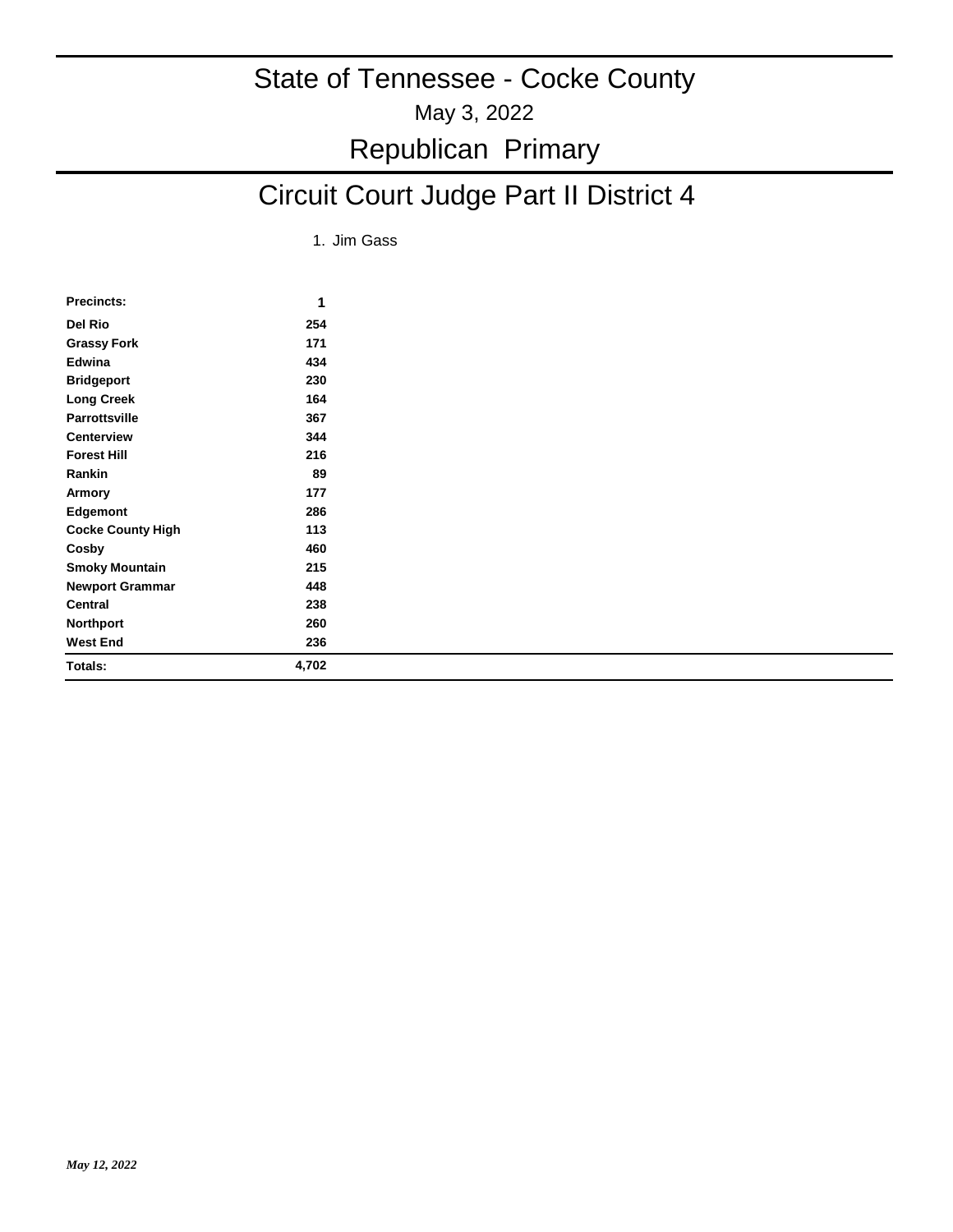### Republican Primary

# Circuit Court Judge Part III District 4

1. Rex Henry Ogle

| Precincts:               | 1     |
|--------------------------|-------|
| Del Rio                  | 291   |
| <b>Grassy Fork</b>       | 196   |
| Edwina                   | 508   |
| <b>Bridgeport</b>        | 268   |
| <b>Long Creek</b>        | 182   |
| <b>Parrottsville</b>     | 424   |
| <b>Centerview</b>        | 374   |
| <b>Forest Hill</b>       | 243   |
| Rankin                   | 100   |
| Armory                   | 214   |
| Edgemont                 | 331   |
| <b>Cocke County High</b> | 126   |
| Cosby                    | 522   |
| <b>Smoky Mountain</b>    | 253   |
| <b>Newport Grammar</b>   | 526   |
| Central                  | 280   |
| <b>Northport</b>         | 301   |
| West End                 | 273   |
| Totals:                  | 5,412 |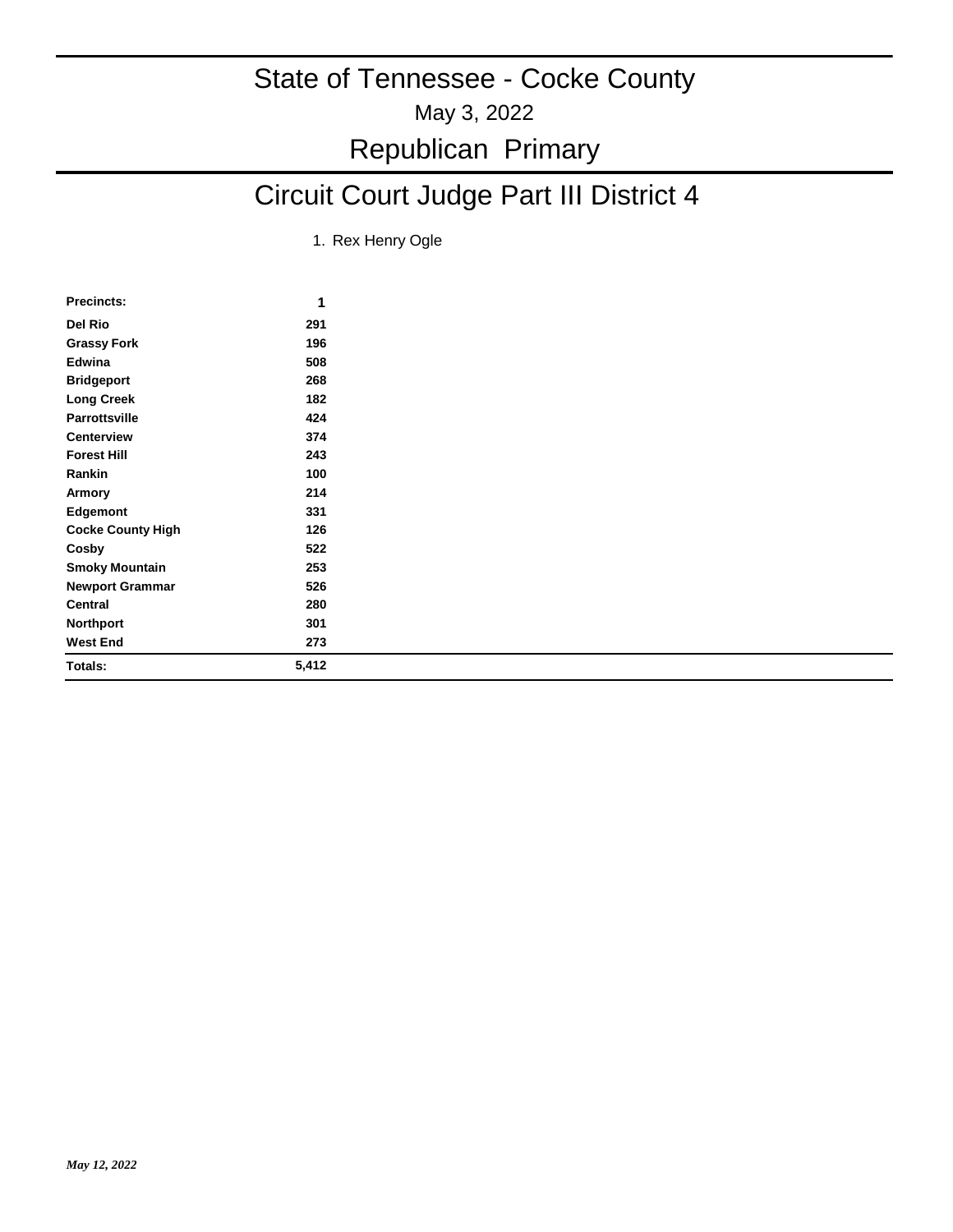### May 3, 2022 State of Tennessee - Cocke County Republican Primary

# Circuit Court Judge Part IV District 4

1. Duane Slone

| <b>Precincts:</b>        | 1     |
|--------------------------|-------|
| Del Rio                  | 268   |
| <b>Grassy Fork</b>       | 175   |
| Edwina                   | 454   |
| <b>Bridgeport</b>        | 245   |
| <b>Long Creek</b>        | 167   |
| <b>Parrottsville</b>     | 396   |
| <b>Centerview</b>        | 350   |
| <b>Forest Hill</b>       | 229   |
| Rankin                   | 92    |
| Armory                   | 192   |
| <b>Edgemont</b>          | 309   |
| <b>Cocke County High</b> | 121   |
| Cosby                    | 487   |
| <b>Smoky Mountain</b>    | 227   |
| <b>Newport Grammar</b>   | 490   |
| Central                  | 257   |
| <b>Northport</b>         | 275   |
| <b>West End</b>          | 253   |
| Totals:                  | 4,987 |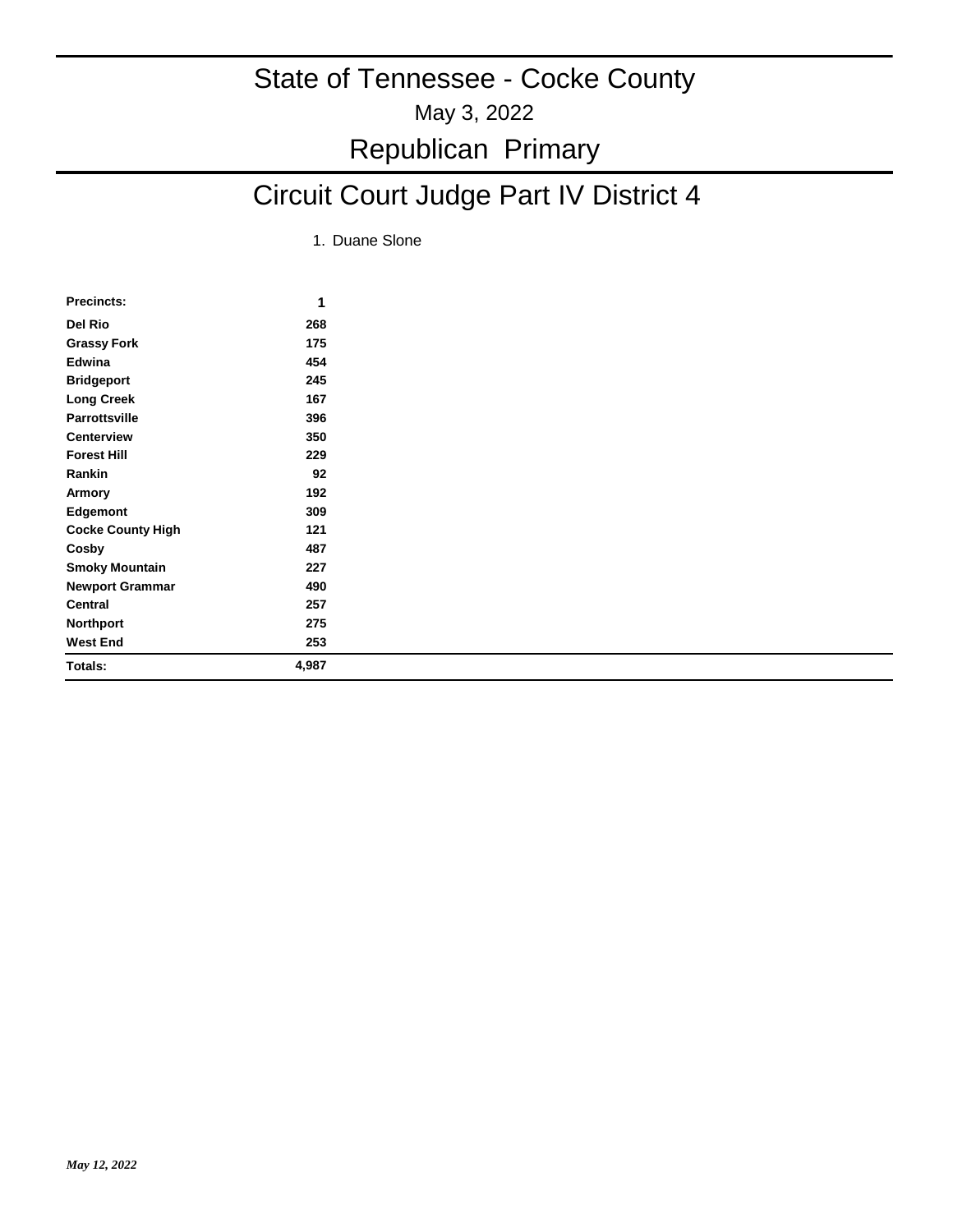May 3, 2022

Republican Primary

# Chancellor District 4/5

|  |  | 1. Nick Black |
|--|--|---------------|
|--|--|---------------|

2. Jim Ripley

| <b>Precincts:</b>        | 1     | 2     |
|--------------------------|-------|-------|
| Del Rio                  | 100   | 214   |
| <b>Grassy Fork</b>       | 85    | 126   |
| Edwina                   | 160   | 339   |
| <b>Bridgeport</b>        | 87    | 190   |
| <b>Long Creek</b>        | 58    | 131   |
| <b>Parrottsville</b>     | 141   | 296   |
| <b>Centerview</b>        | 130   | 221   |
| <b>Forest Hill</b>       | 74    | 165   |
| Rankin                   | 37    | 55    |
| Armory                   | 76    | 129   |
| Edgemont                 | 122   | 208   |
| <b>Cocke County High</b> | 47    | 86    |
| Cosby                    | 200   | 345   |
| <b>Smoky Mountain</b>    | 81    | 184   |
| <b>Newport Grammar</b>   | 175   | 347   |
| Central                  | 124   | 165   |
| <b>Northport</b>         | 110   | 182   |
| <b>West End</b>          | 109   | 157   |
| Totals:                  | 1,916 | 3,540 |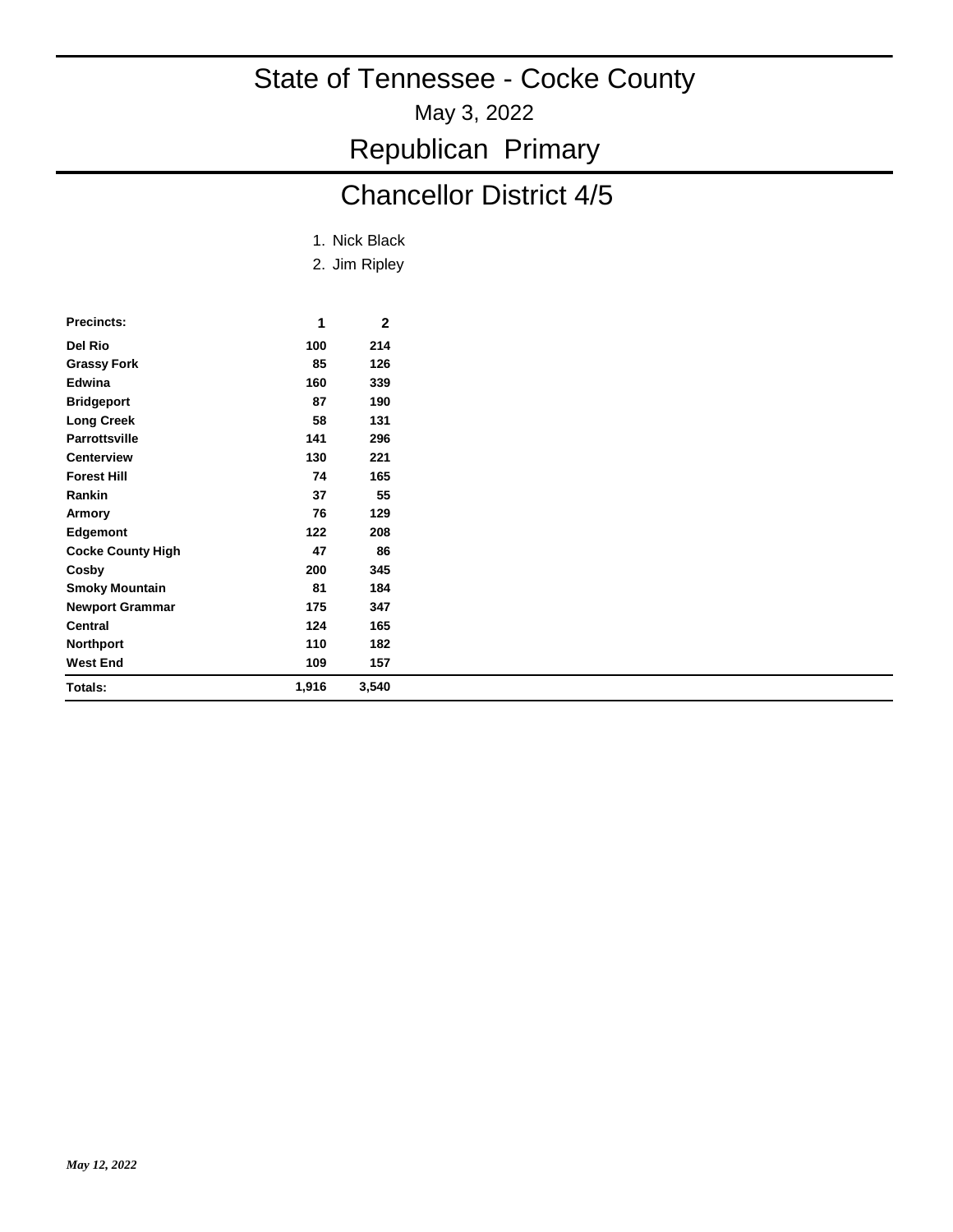#### May 3, 2022

### Republican Primary

# District Attorney General District 4

- 1. James B. "Jimmy" Dunn
- 2. Michael Shults

| <b>Precincts:</b>        | 1     | 2     |  |
|--------------------------|-------|-------|--|
| Del Rio                  | 298   | 93    |  |
| <b>Grassy Fork</b>       | 194   | 61    |  |
| Edwina                   | 509   | 120   |  |
| <b>Bridgeport</b>        | 282   | 60    |  |
| <b>Long Creek</b>        | 182   | 49    |  |
| <b>Parrottsville</b>     | 444   | 105   |  |
| <b>Centerview</b>        | 357   | 112   |  |
| <b>Forest Hill</b>       | 236   | 74    |  |
| Rankin                   | 107   | 14    |  |
| Armory                   | 199   | 73    |  |
| <b>Edgemont</b>          | 330   | 77    |  |
| <b>Cocke County High</b> | 123   | 32    |  |
| Cosby                    | 468   | 154   |  |
| <b>Smoky Mountain</b>    | 257   | 60    |  |
| <b>Newport Grammar</b>   | 534   | 116   |  |
| <b>Central</b>           | 288   | 74    |  |
| <b>Northport</b>         | 305   | 55    |  |
| <b>West End</b>          | 280   | 81    |  |
| Totals:                  | 5,393 | 1,410 |  |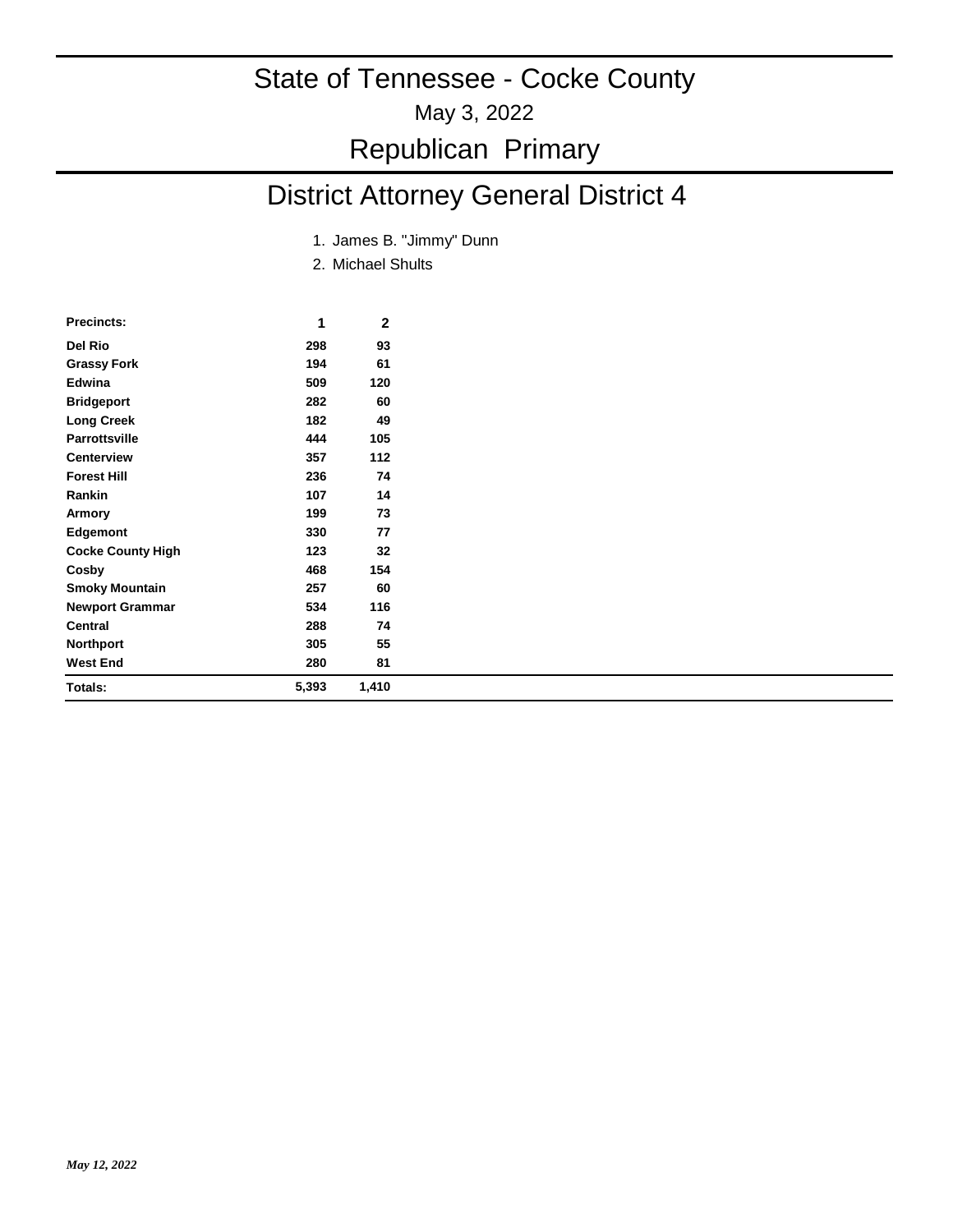May 3, 2022

Republican Primary

# Public Defender District 4

1. Rebecca V. Lee

| <b>Precincts:</b>        | 1     |
|--------------------------|-------|
| Del Rio                  | 290   |
| <b>Grassy Fork</b>       | 190   |
| Edwina                   | 474   |
| <b>Bridgeport</b>        | 254   |
| <b>Long Creek</b>        | 184   |
| <b>Parrottsville</b>     | 413   |
| <b>Centerview</b>        | 355   |
| <b>Forest Hill</b>       | 241   |
| Rankin                   | 96    |
| Armory                   | 190   |
| Edgemont                 | 313   |
| <b>Cocke County High</b> | 125   |
| Cosby                    | 513   |
| <b>Smoky Mountain</b>    | 241   |
| <b>Newport Grammar</b>   | 494   |
| Central                  | 264   |
| <b>Northport</b>         | 297   |
| <b>West End</b>          | 270   |
| Totals:                  | 5,204 |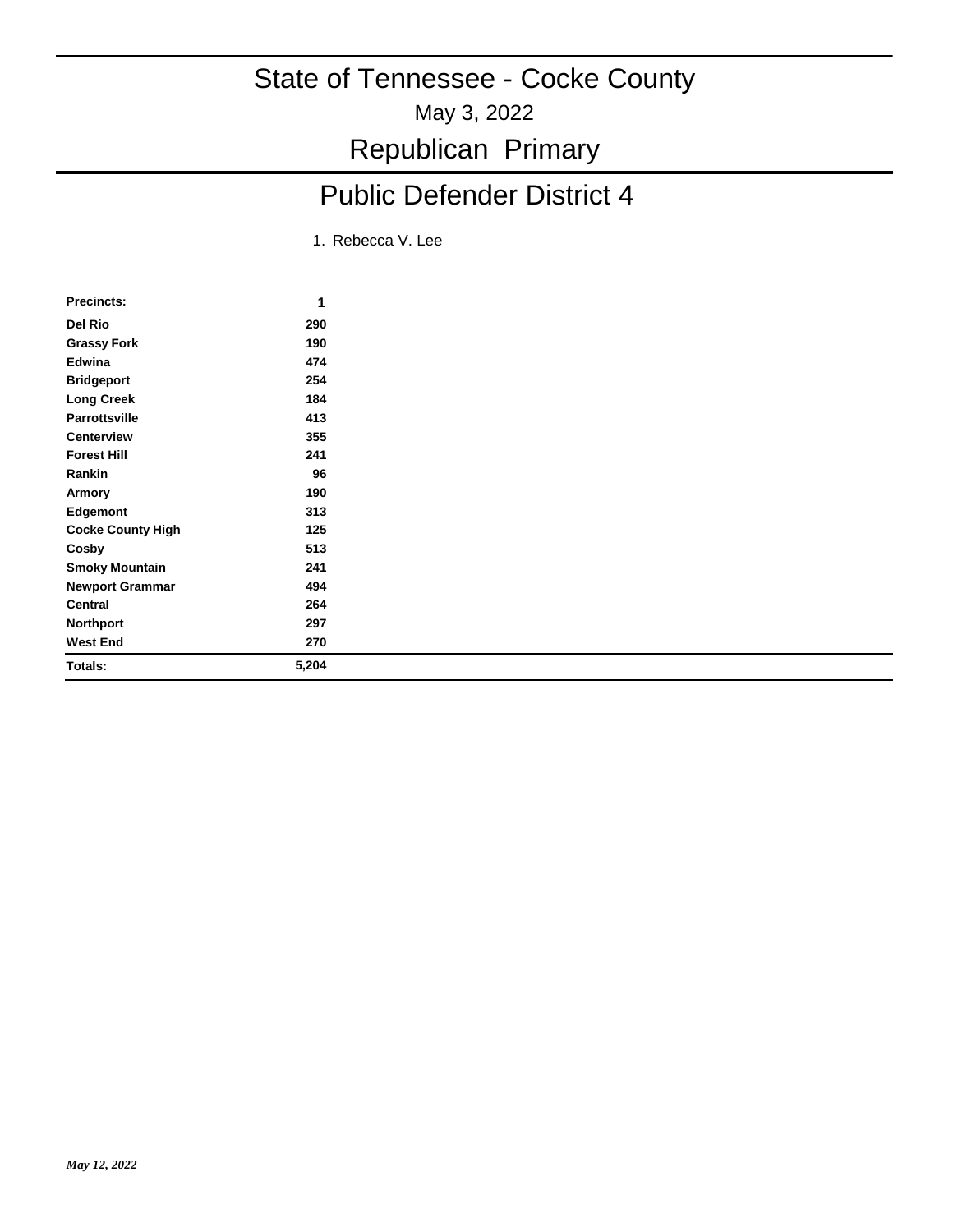May 3, 2022

### Republican Primary

# County Mayor

- 1. Rob Mathis
- 2. Michael A. McCarter

| Precincts:               | 1     | 2     |
|--------------------------|-------|-------|
| Del Rio                  | 268   | 129   |
| Grassy Fork              | 149   | 108   |
| Edwina                   | 427   | 201   |
| <b>Bridgeport</b>        | 234   | 106   |
| <b>Long Creek</b>        | 165   | 65    |
| <b>Parrottsville</b>     | 395   | 157   |
| <b>Centerview</b>        | 306   | 159   |
| <b>Forest Hill</b>       | 202   | 95    |
| Rankin                   | 79    | 40    |
| Armory                   | 176   | 99    |
| Edgemont                 | 257   | 150   |
| <b>Cocke County High</b> | 111   | 46    |
| Cosby                    | 391   | 239   |
| <b>Smoky Mountain</b>    | 202   | 120   |
| <b>Newport Grammar</b>   | 432   | 215   |
| Central                  | 224   | 132   |
| Northport                | 242   | 107   |
| <b>West End</b>          | 219   | 135   |
| Totals:                  | 4,479 | 2,303 |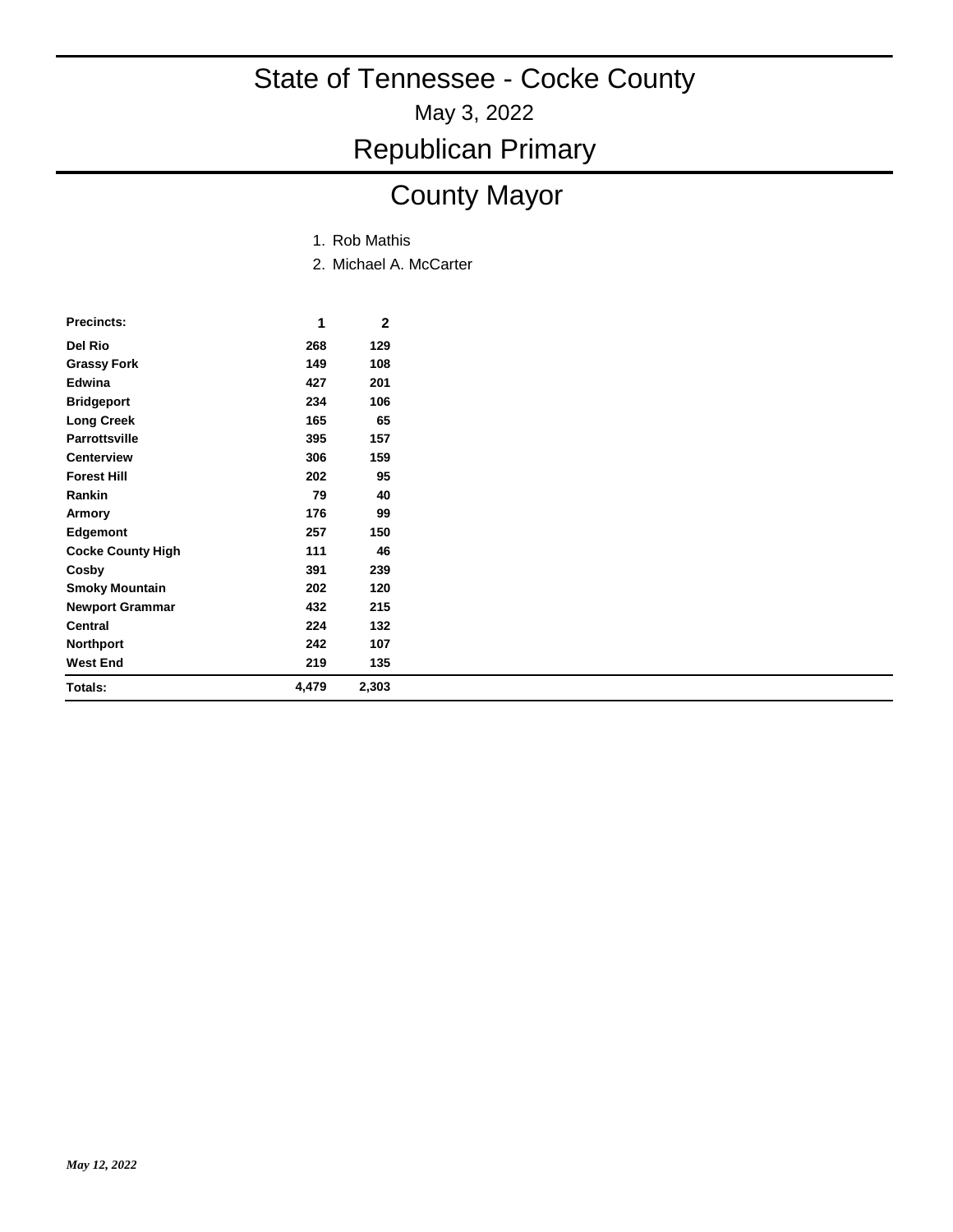May 3, 2022

### Republican Primary

### County Trustee

- 1. Mitch Fine
- 2. Rocky Gentry
- 3. Melissa Goddard
- 4. Eric Henderson
- 5. Jody Lowe

| <b>Precincts:</b>        | 1     | $\mathbf{2}$ | 3   | 4   | 5     |
|--------------------------|-------|--------------|-----|-----|-------|
| Del Rio                  | 77    | 25           | 28  | 246 | 36    |
| <b>Grassy Fork</b>       | 148   | 13           | 14  | 6   | 85    |
| <b>Edwina</b>            | 307   | 80           | 68  | 64  | 126   |
| <b>Bridgeport</b>        | 144   | 66           | 26  | 56  | 56    |
| <b>Long Creek</b>        | 90    | 50           | 26  | 40  | 30    |
| <b>Parrottsville</b>     | 222   | 105          | 61  | 66  | 104   |
| <b>Centerview</b>        | 212   | 80           | 40  | 49  | 107   |
| <b>Forest Hill</b>       | 116   | 77           | 25  | 30  | 60    |
| Rankin                   | 44    | 33           | 11  | 8   | 26    |
| Armory                   | 161   | 23           | 19  | 20  | 60    |
| Edgemont                 | 143   | 98           | 73  | 37  | 57    |
| <b>Cocke County High</b> | 89    | 30           | 12  | 9   | 18    |
| Cosby                    | 313   | 73           | 35  | 33  | 195   |
| <b>Smoky Mountain</b>    | 164   | 23           | 24  | 25  | 101   |
| <b>Newport Grammar</b>   | 330   | 98           | 37  | 48  | 147   |
| <b>Central</b>           | 170   | 62           | 32  | 25  | 81    |
| <b>Northport</b>         | 124   | 108          | 30  | 42  | 64    |
| <b>West End</b>          | 159   | 80           | 38  | 33  | 53    |
| Totals:                  | 3,013 | 1,124        | 599 | 837 | 1,406 |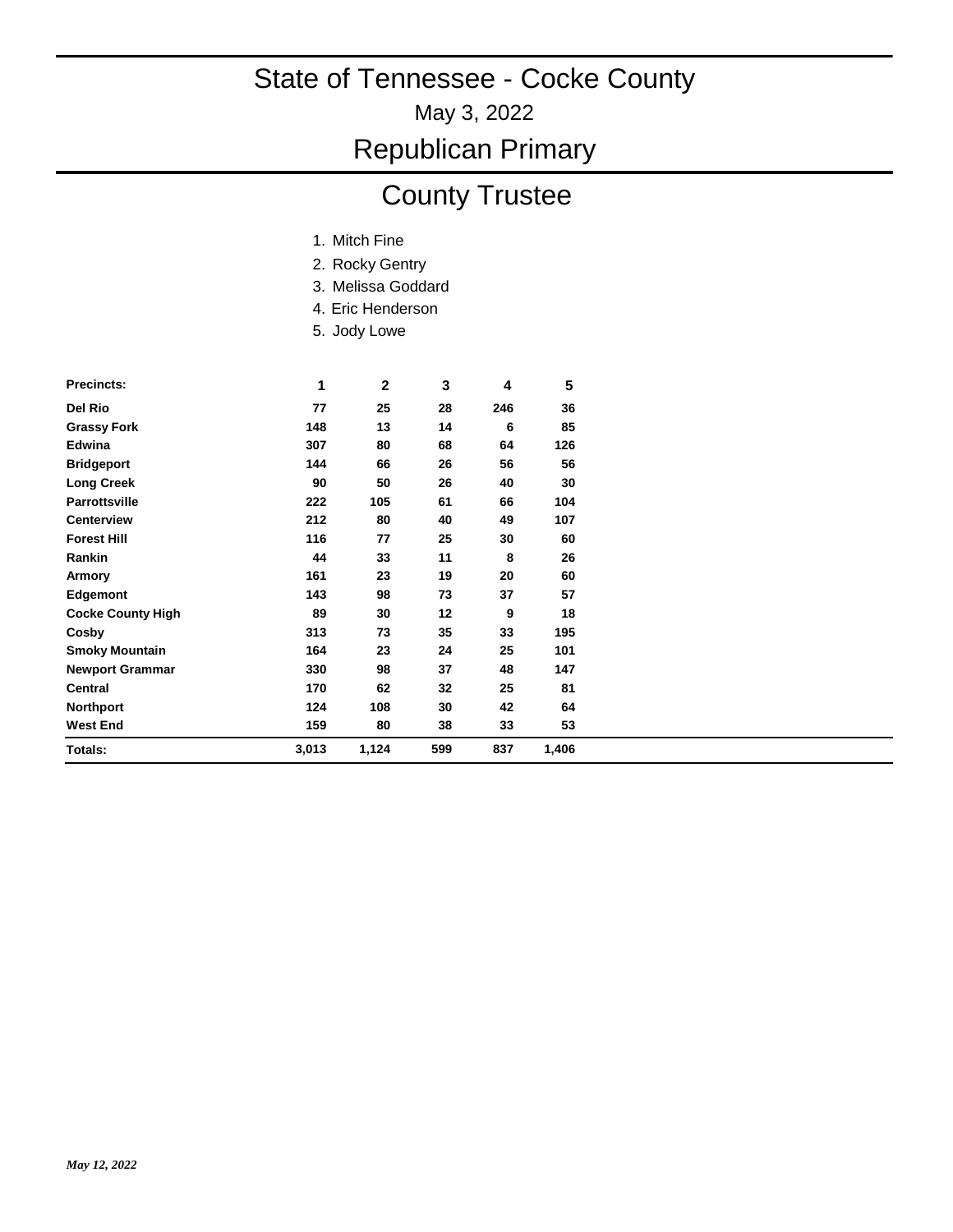May 3, 2022

Republican Primary

# General Sessions Judge

- 1. Brad L. Davidson
- 2. Mark Strange

| Precincts:               | 1     | 2     |
|--------------------------|-------|-------|
| Del Rio                  | 119   | 274   |
| Grassy Fork              | 99    | 157   |
| Edwina                   | 215   | 417   |
| <b>Bridgeport</b>        | 121   | 221   |
| <b>Long Creek</b>        | 98    | 130   |
| <b>Parrottsville</b>     | 224   | 331   |
| <b>Centerview</b>        | 188   | 278   |
| <b>Forest Hill</b>       | 129   | 177   |
| Rankin                   | 42    | 75    |
| Armory                   | 108   | 162   |
| Edgemont                 | 152   | 255   |
| <b>Cocke County High</b> | 51    | 104   |
| Cosby                    | 229   | 398   |
| <b>Smoky Mountain</b>    | 132   | 171   |
| <b>Newport Grammar</b>   | 206   | 440   |
| Central                  | 113   | 245   |
| Northport                | 126   | 235   |
| <b>West End</b>          | 138   | 225   |
| Totals:                  | 2,490 | 4,295 |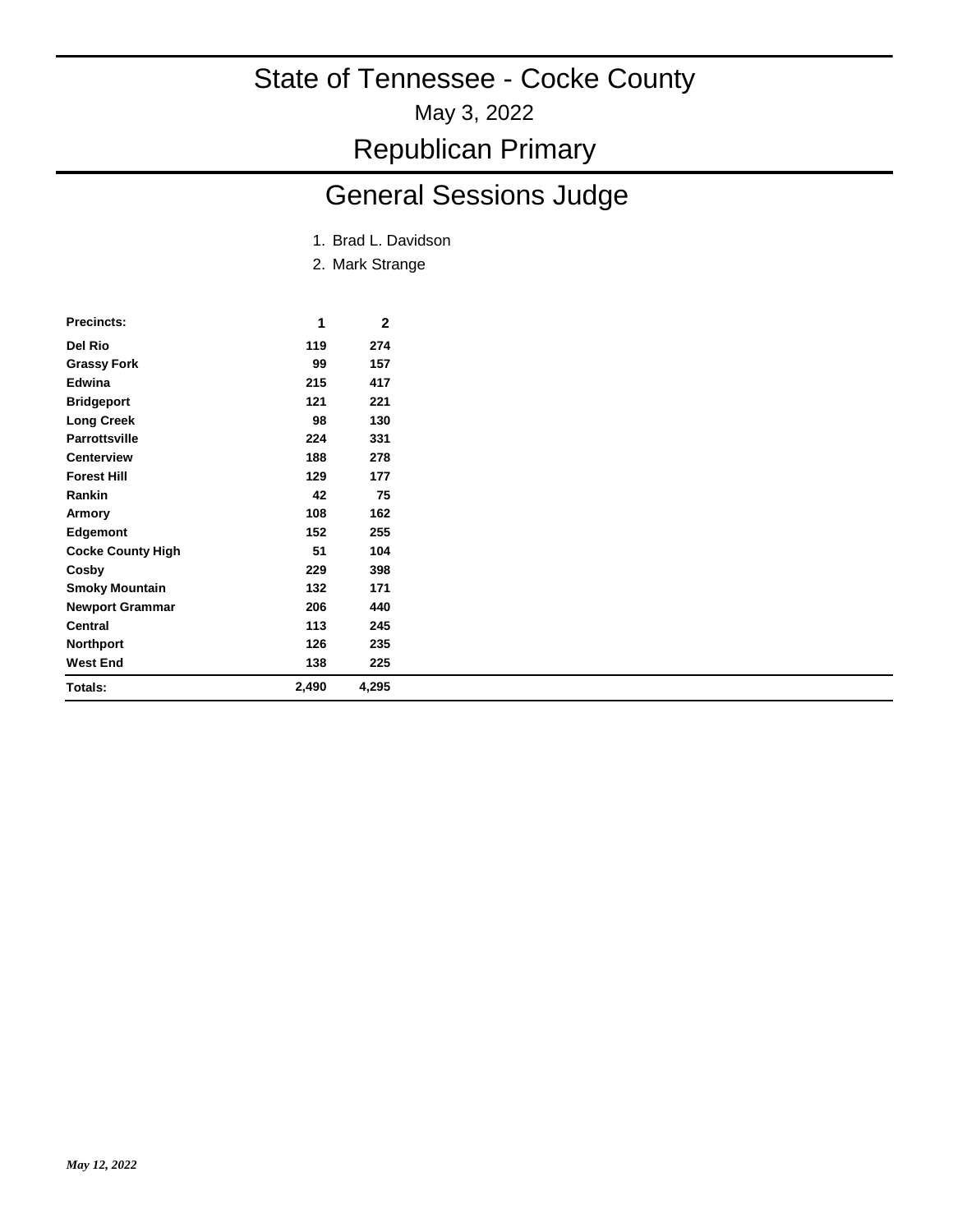# Republican Primary

# **Sheriff**

#### 2. Hollis Emmons 1. C.J. Ball

| <b>Precincts:</b>        | 1     | 2     |
|--------------------------|-------|-------|
| Del Rio                  | 334   | 73    |
| <b>Grassy Fork</b>       | 204   | 47    |
| Edwina                   | 508   | 111   |
| <b>Bridgeport</b>        | 256   | 74    |
| Long Creek               | 157   | 66    |
| <b>Parrottsville</b>     | 372   | 159   |
| <b>Centerview</b>        | 320   | 152   |
| <b>Forest Hill</b>       | 203   | 90    |
| Rankin                   | 101   | 20    |
| Armory                   | 212   | 36    |
| <b>Edgemont</b>          | 307   | 67    |
| <b>Cocke County High</b> | 108   | 42    |
| Cosby                    | 480   | 114   |
| <b>Smoky Mountain</b>    | 233   | 76    |
| <b>Newport Grammar</b>   | 536   | 93    |
| Central                  | 278   | 77    |
| Northport                | 275   | 83    |
| <b>West End</b>          | 273   | 66    |
| Totals:                  | 5,157 | 1,446 |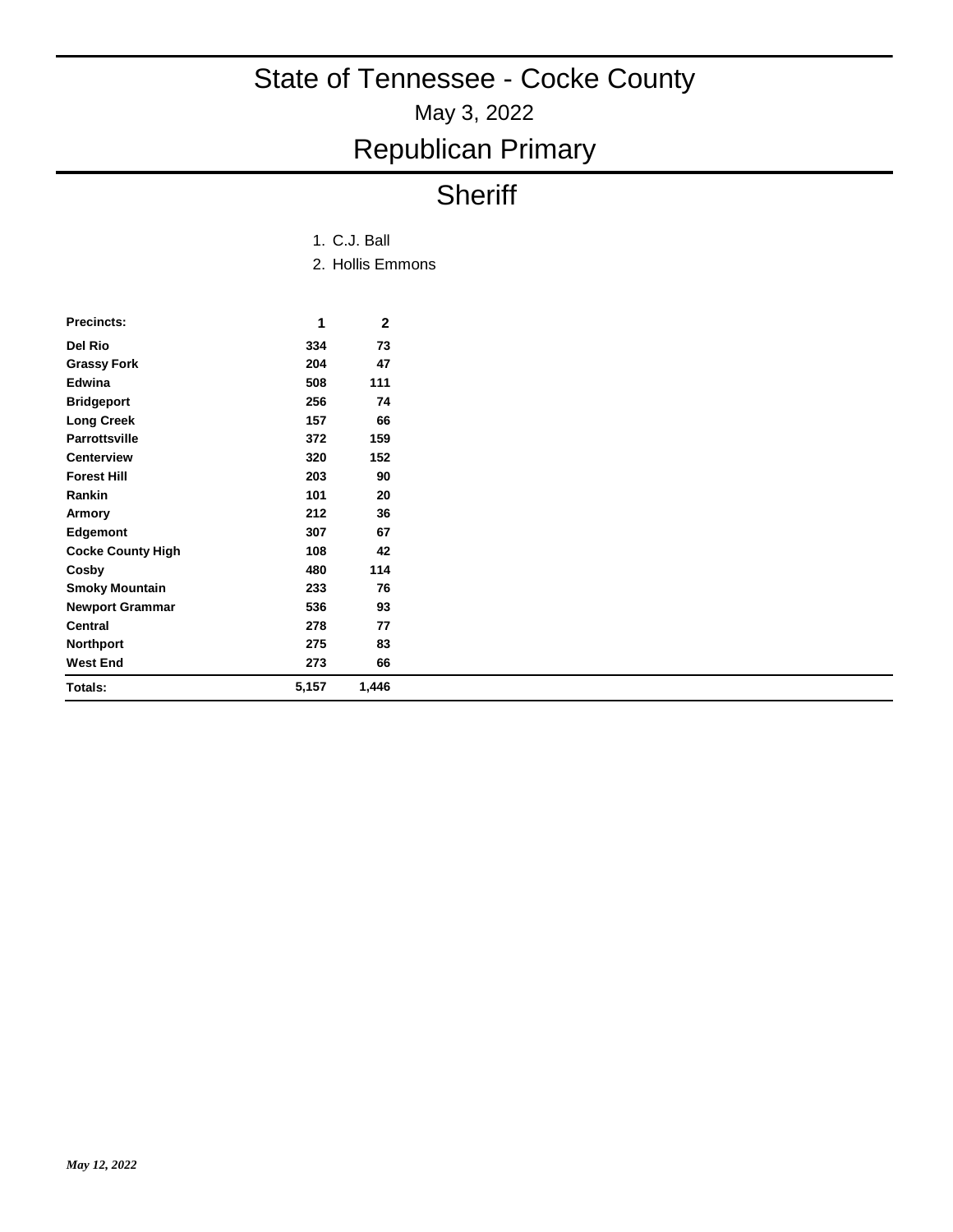# Republican Primary

# Circuit Court Clerk

1. Kristy L. Nease

| <b>Precincts:</b>        | 1     |
|--------------------------|-------|
| Del Rio                  | 297   |
| <b>Grassy Fork</b>       | 202   |
| Edwina                   | 517   |
| <b>Bridgeport</b>        | 280   |
| <b>Long Creek</b>        | 198   |
| <b>Parrottsville</b>     | 454   |
| <b>Centerview</b>        | 387   |
| <b>Forest Hill</b>       | 250   |
| Rankin                   | 103   |
| Armory                   | 227   |
| Edgemont                 | 328   |
| <b>Cocke County High</b> | 128   |
| Cosby                    | 537   |
| <b>Smoky Mountain</b>    | 246   |
| <b>Newport Grammar</b>   | 532   |
| Central                  | 288   |
| <b>Northport</b>         | 308   |
| <b>West End</b>          | 285   |
| Totals:                  | 5,567 |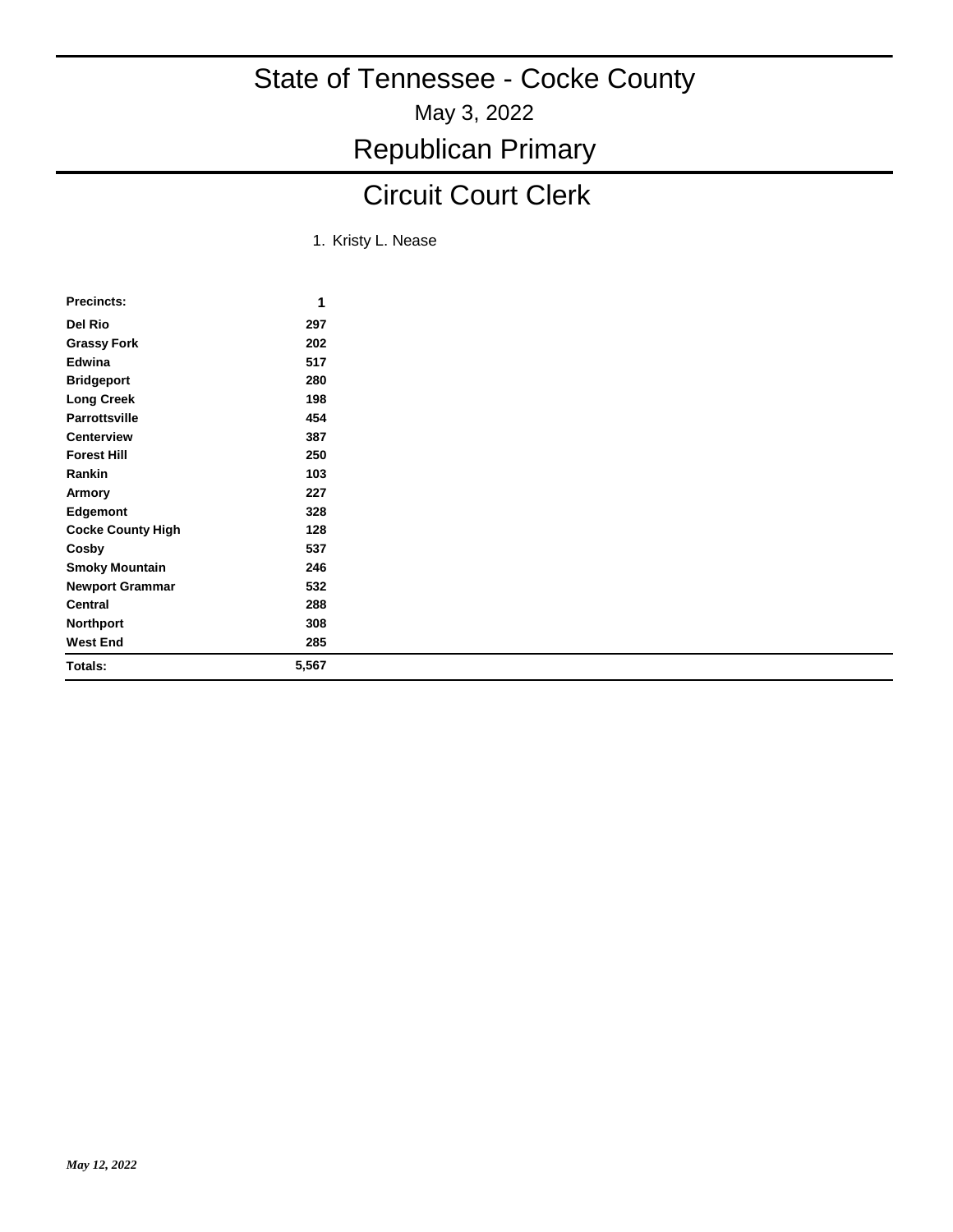May 3, 2022

Republican Primary

# Sessions Court Clerk

- 1. Angie Mathis
- 2. Brenda Ramsey

| <b>Precincts:</b>        | 1     | 2     |
|--------------------------|-------|-------|
| Del Rio                  | 133   | 240   |
| <b>Grassy Fork</b>       | 115   | 128   |
| Edwina                   | 237   | 377   |
| <b>Bridgeport</b>        | 107   | 224   |
| <b>Long Creek</b>        | 108   | 116   |
| <b>Parrottsville</b>     | 161   | 375   |
| <b>Centerview</b>        | 85    | 396   |
| <b>Forest Hill</b>       | 83    | 219   |
| Rankin                   | 44    | 73    |
| Armory                   | 108   | 156   |
| Edgemont                 | 150   | 241   |
| <b>Cocke County High</b> | 43    | 109   |
| Cosby                    | 334   | 267   |
| <b>Smoky Mountain</b>    | 211   | 104   |
| <b>Newport Grammar</b>   | 193   | 425   |
| Central                  | 138   | 209   |
| <b>Northport</b>         | 116   | 239   |
| <b>West End</b>          | 105   | 248   |
| Totals:                  | 2,471 | 4,146 |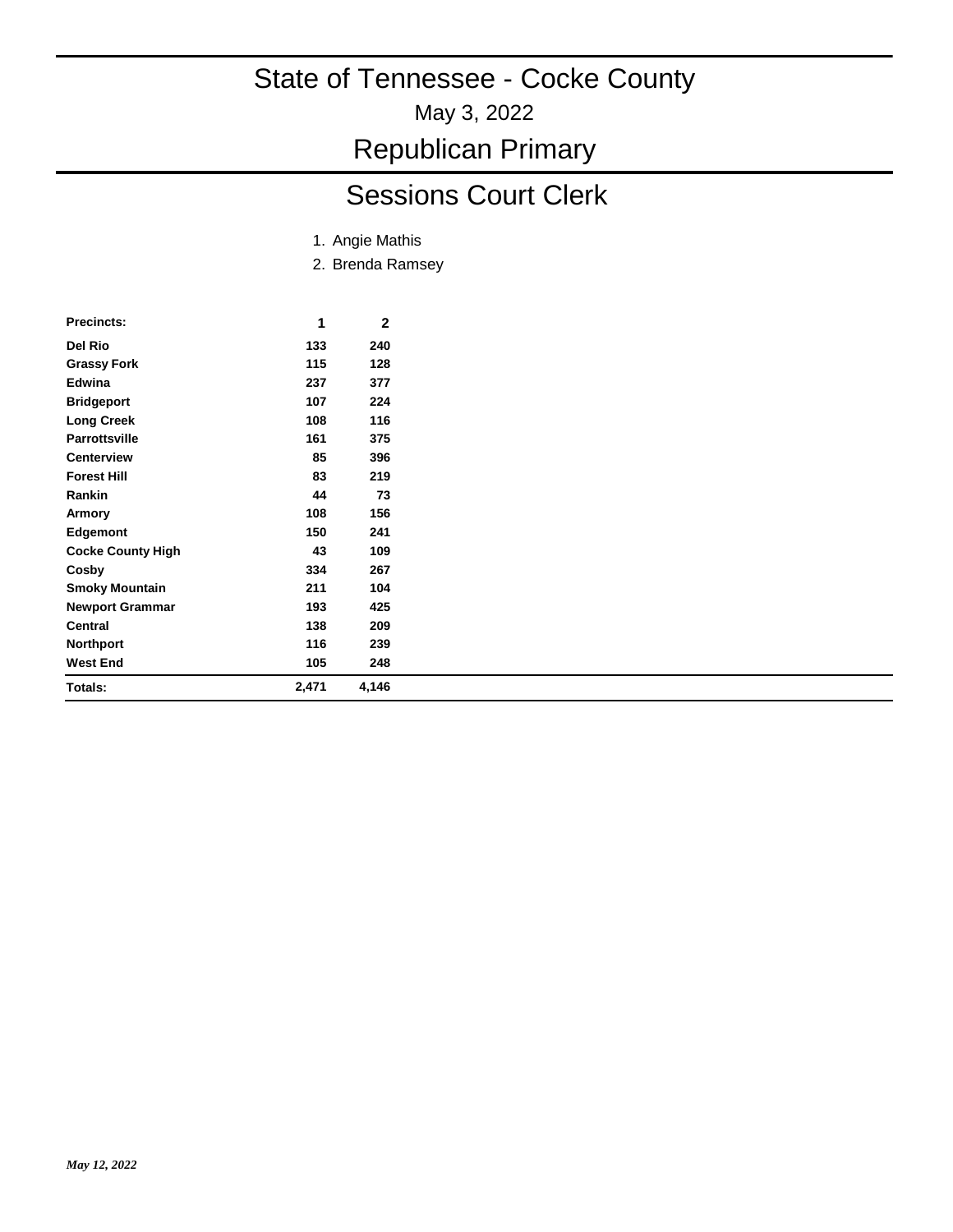May 3, 2022

Republican Primary

# County Clerk

- 1. Shalee McClure
- 2. Lesley Hedgepath Wylie

| <b>Precincts:</b>        | 1     | 2     |
|--------------------------|-------|-------|
| Del Rio                  | 303   | 88    |
| <b>Grassy Fork</b>       | 176   | 77    |
| Edwina                   | 477   | 132   |
| <b>Bridgeport</b>        | 275   | 69    |
| <b>Long Creek</b>        | 194   | 34    |
| <b>Parrottsville</b>     | 437   | 100   |
| <b>Centerview</b>        | 344   | 127   |
| <b>Forest Hill</b>       | 232   | 68    |
| Rankin                   | 82    | 36    |
| Armory                   | 203   | 69    |
| <b>Edgemont</b>          | 316   | 91    |
| <b>Cocke County High</b> | 107   | 49    |
| Cosby                    | 455   | 161   |
| <b>Smoky Mountain</b>    | 259   | 56    |
| <b>Newport Grammar</b>   | 480   | 160   |
| <b>Central</b>           | 264   | 88    |
| <b>Northport</b>         | 272   | 91    |
| <b>West End</b>          | 268   | 94    |
| Totals:                  | 5,144 | 1,590 |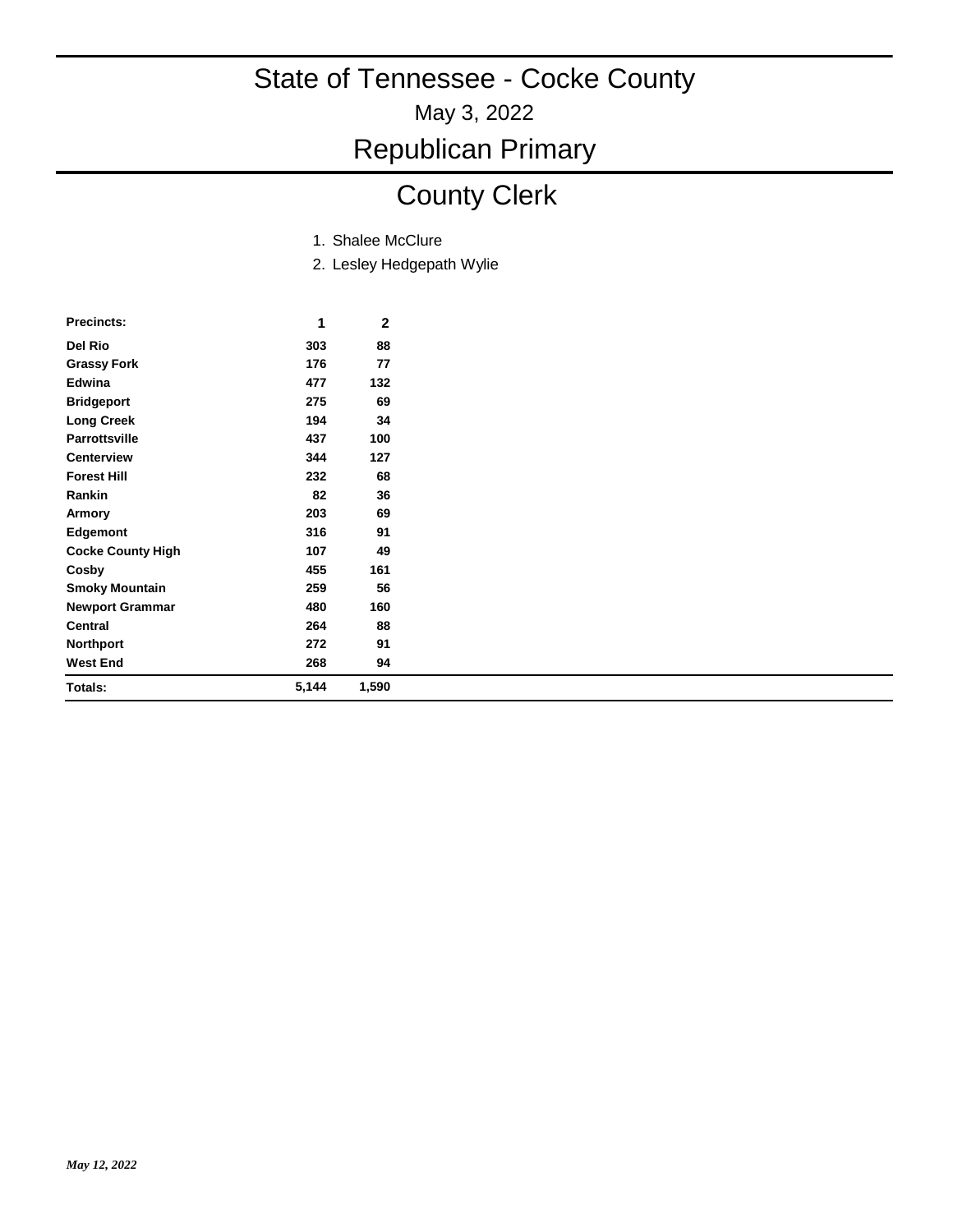May 3, 2022

Republican Primary

# Register of Deeds

1. Mark H. McGaha

| <b>Precincts:</b>        | 1     |
|--------------------------|-------|
| Del Rio                  | 350   |
| Grassy Fork              | 216   |
| Edwina                   | 529   |
| <b>Bridgeport</b>        | 294   |
| <b>Long Creek</b>        | 199   |
| <b>Parrottsville</b>     | 455   |
| Centerview               | 408   |
| <b>Forest Hill</b>       | 259   |
| Rankin                   | 103   |
| Armory                   | 232   |
| Edgemont                 | 344   |
| <b>Cocke County High</b> | 132   |
| Cosby                    | 545   |
| <b>Smoky Mountain</b>    | 262   |
| <b>Newport Grammar</b>   | 539   |
| Central                  | 291   |
| <b>Northport</b>         | 319   |
| West End                 | 287   |
| Totals:                  | 5,764 |